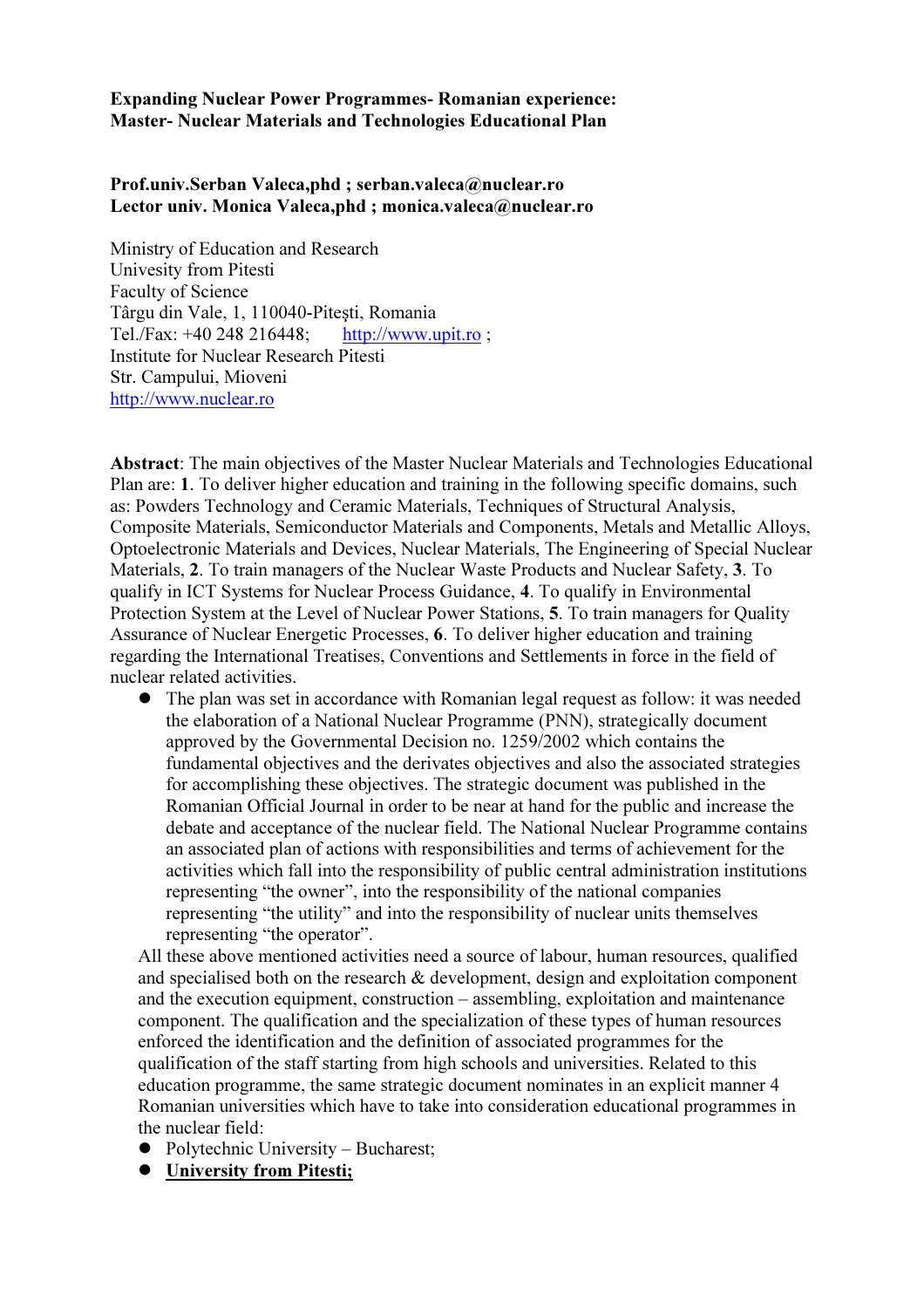- Faculty of Phisics within University of Bucharest;
- $\bullet$  Ovidiu University Constanta.

Within the education framework of these universities are taking place lectures, seminars, workshops and also master and doctorate courses. These types of qualifications were selected based on 3 primordial criteria:

- The competence of the teaching staff;
- The geographical location nearside nuclear units/important Romanian research centers;
- The possibility of training stages within these units/centers.

A configuration of the 2 years study program is established in order to procure the following advantages:

– Assure preservation of current knowledge and facilitate configuration of specific programmes to develop the nuclear know ledges,

- Reduce risk of safety significant events,
- Reduce risk of shutdowns and extended outages,

– Facilitate modification design and implementation by providing timely access to facility configuration information,

- Avoid delays in maintenance activities,
- Facilitate regulatory review,
- Facilitate life management programs,

-Promotion of a safety culture.

The master study programme in Nuclear Materials and Nuclear Technologies (NMNT) has a series of specificities in Pitesti University. The NMNT Master Study programme offer solutions to the actual demand of highly qualified personnel in the field of nuclear activities. The NMNT Master Study programme will be delivered in a very flexible way. The educational plan, initially structured in a traditional manner, meaning "course modules, over classic semesters" can be easily re-structured in order to be delivered in a modular, accumulative procedure, without a compulsory succession of the modules.

There are several principles in this Educational Plan that should be observed such as: the continuity and synergy with the Bachelor in Physics Engineering, the possibility to enter into the educational process at any moment, on the basis of an Accreditation of Prior (Experiential) Learning made by a specific, individual initial evaluation, a rational staff and students mobility in order to efficiently use the human and logistic resources of both universities.

This paper intend to open also a debate in order to improve the curricula to sustain the general efforts of nuclear knowledge management and in this respect contain some proposals, such as: General inputs:

- Implementation of a "national nuclear programme" (nnp) based on nuclear fuel cycle in each country;
- Based on nnp is necessary to evaluate the number of necessary staff and the level of knowledge for each part of the programme for medium and long term period;
- To develop and to implement 2 level of cooperation mandatory for each country:

1.The national level (between educational system, the patronages and the governmental agency's);

2.International level (bilateral or under AIEA, EU, etc coordination programmes)

 To ensure the continuity of the knowledge in both sense: for the generations and for the trainers, for operators, high level management and agency's.

Some important activities based on Romanian experience:

 General knowledge: reactor physics, reactor components, radioactivity & radiation; management of nuclear safety, management of nuclear waste  $\&$  decommissioning, measurements & control;